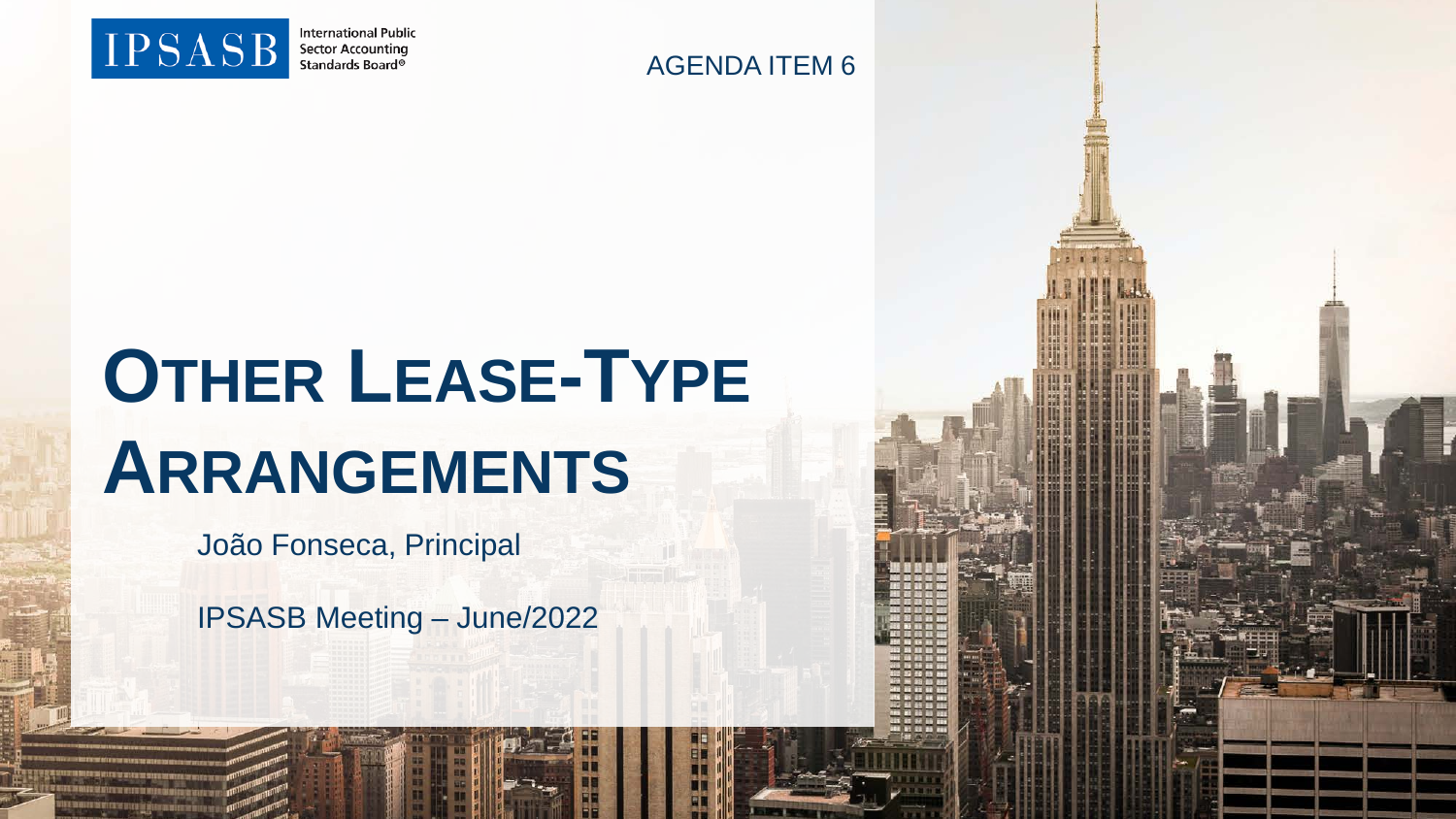# Task Force Chair's Observations from Task Force Discussions

- Two Task Force meetings in Q2 2022
- Transaction analysis based on IPSAS 43 lease accounting models
- Links withs other IPSASB projects
- Leases for zero or nominal consideration
- Basis for conclusions to be enhanced after each IPSASB meeting
- Application of the concessionary lease accounting principles to sale and leaseback transactions to be discussed at the September 2022 meeting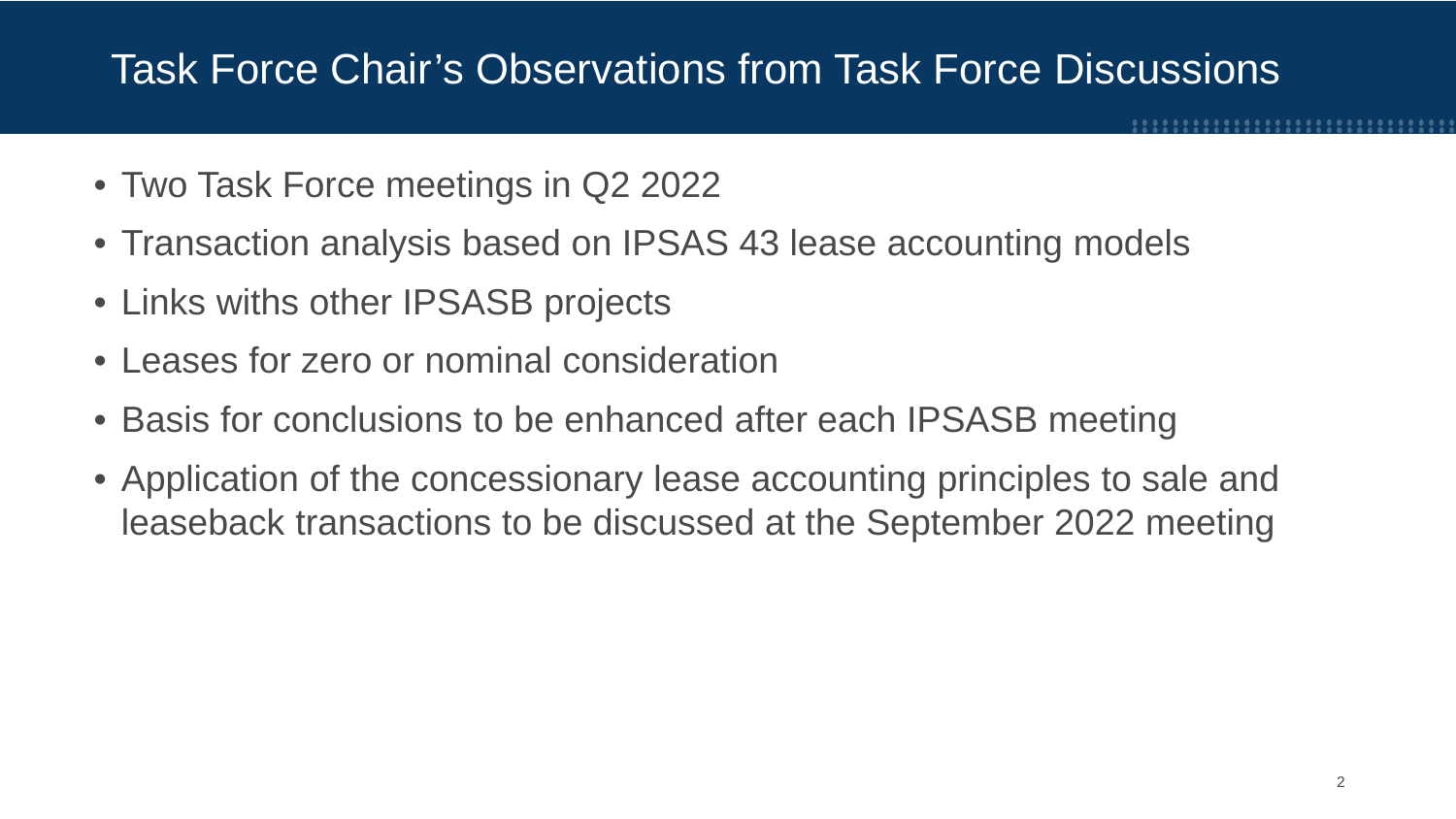#### Agenda Item 6.2.3 (Pages 13-17) Concessionary Lease: Measurement and Recognition of the Concession for Lessees **8222222222222**



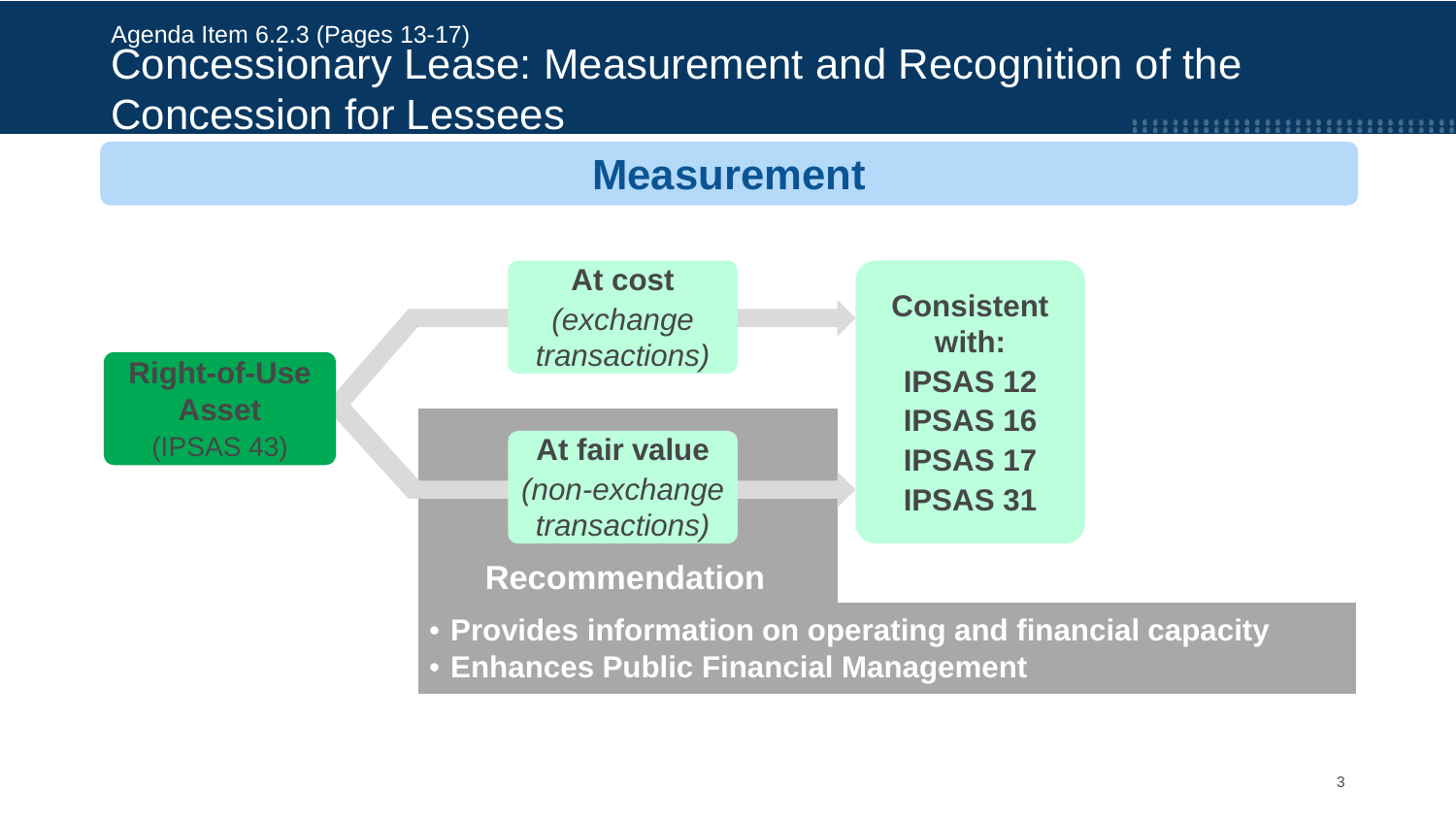#### Agenda Item 6.2.3 (Pages 13-17) Concessionary Lease: Measurement and Recognition of the Concession for Lessees

# **Recognition**

**Revenue, except if a present obligation exists**

**Non-exchange component** (IPSAS 23)

**If present obligation exists, recognized as a liability**

**Recommendation**

**Consistent with nonexchange component in concessionary loans**

**From the lessee perspective, leases are financings of the right to use an underlying asset.**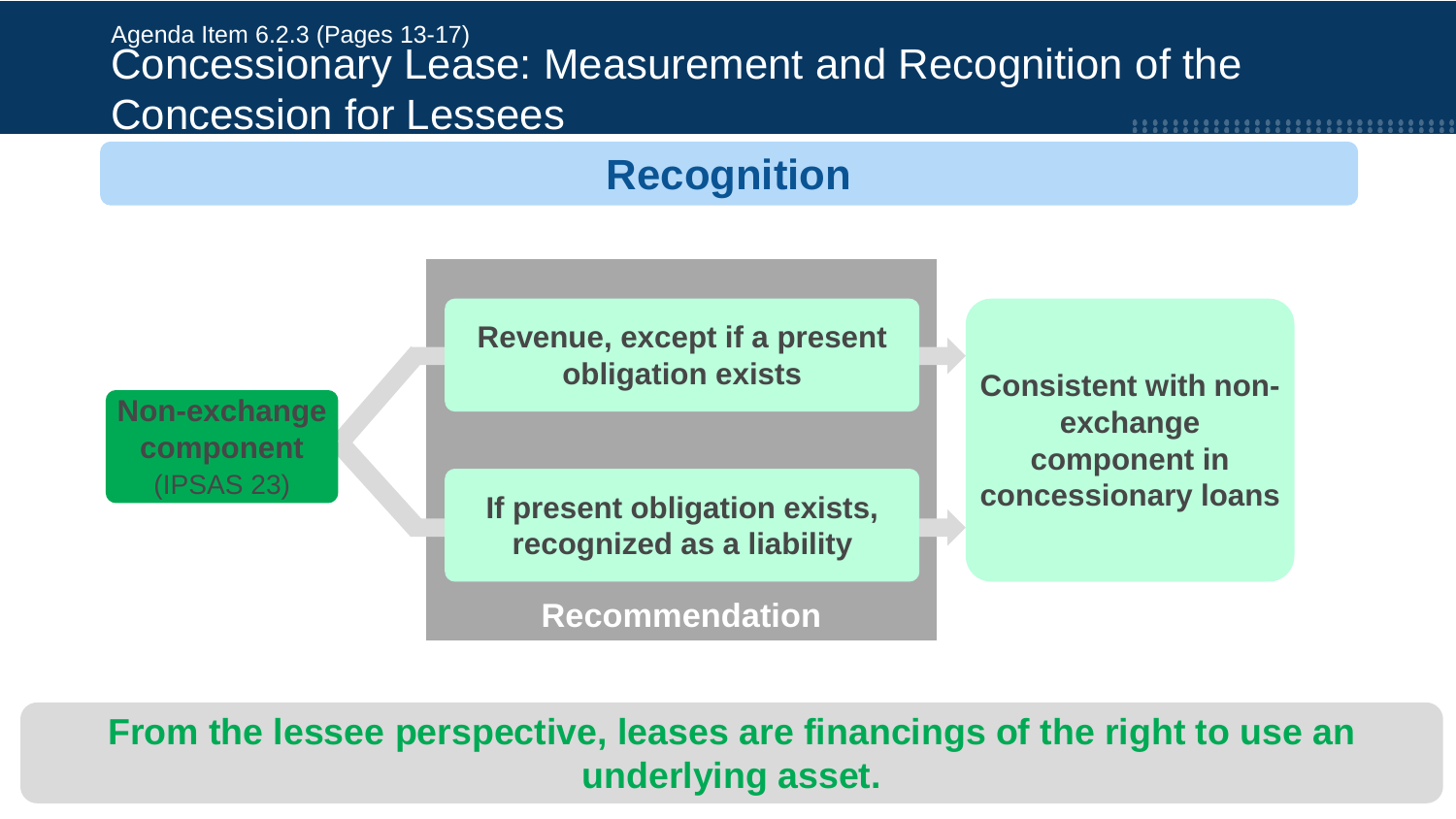#### Agenda Item 6.2.3 (Pages 13-17) Concessionary Lease: Measurement and Recognition of the Concession for Lessees

# Staff and Task Force's Recommendations:

- **To measure** right-of-use assets in concessionary leases at fair value on initial recognition.
- **To initially recognize** the concession component as revenue, except if a present obligation exists (where it is recognized as a liability).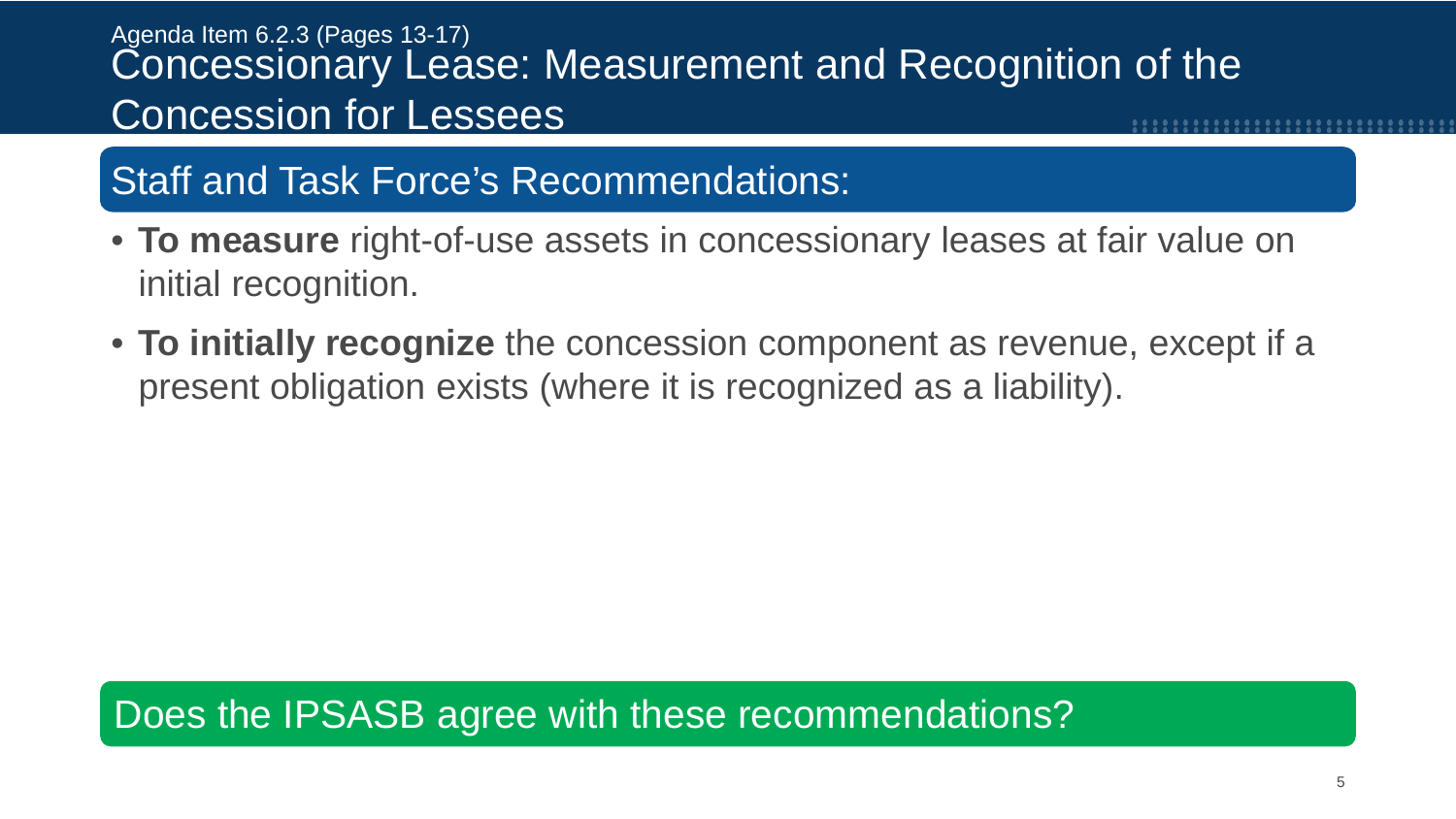#### Agenda Item 6.2.4 (Pages 18-22) Concessionary Lease: Measurement and Recognition of the Concession for Lessors

# **Risks and Rewards Dual Model**



- **Loan:** exchange of similar assets (cash)
- **Fin. lease:** exchange of dissimilar assets (cash VS non-cash)
- **Loan:** derecognition of assets (cash)
- **Op. lease:** no derecognition of assets

#### **From the lessor perspective, leases are economically different from loans.**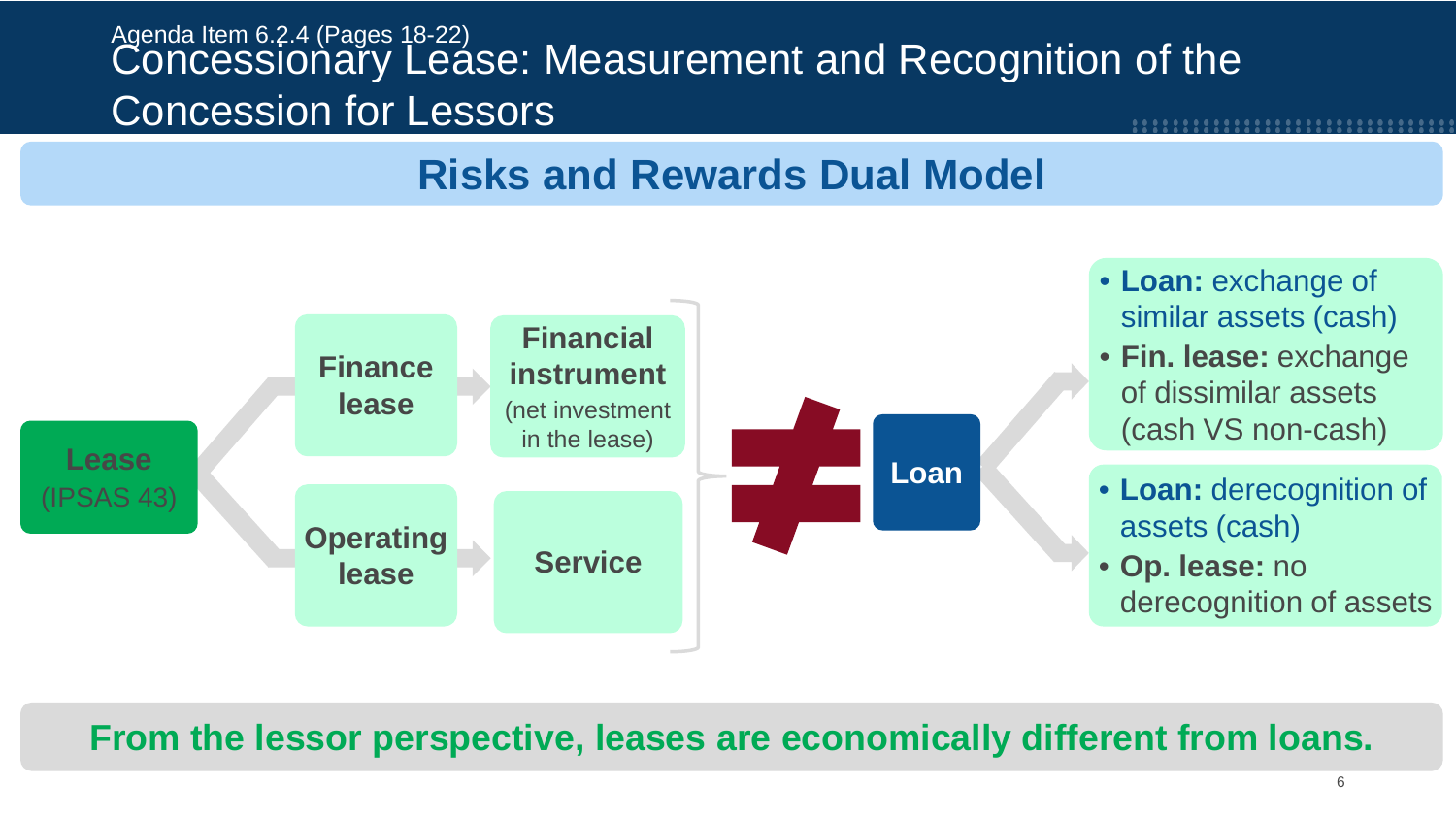#### Agenda Item 6.2.4 (Pages 18-22) Concessionary Lease: Measurement and Recognition of the Concession for Lessors

# **Concessionary Loan versus Concessionary Lease**



**From the lessor perspective, concessionary leases are economically different from concessionary loans.**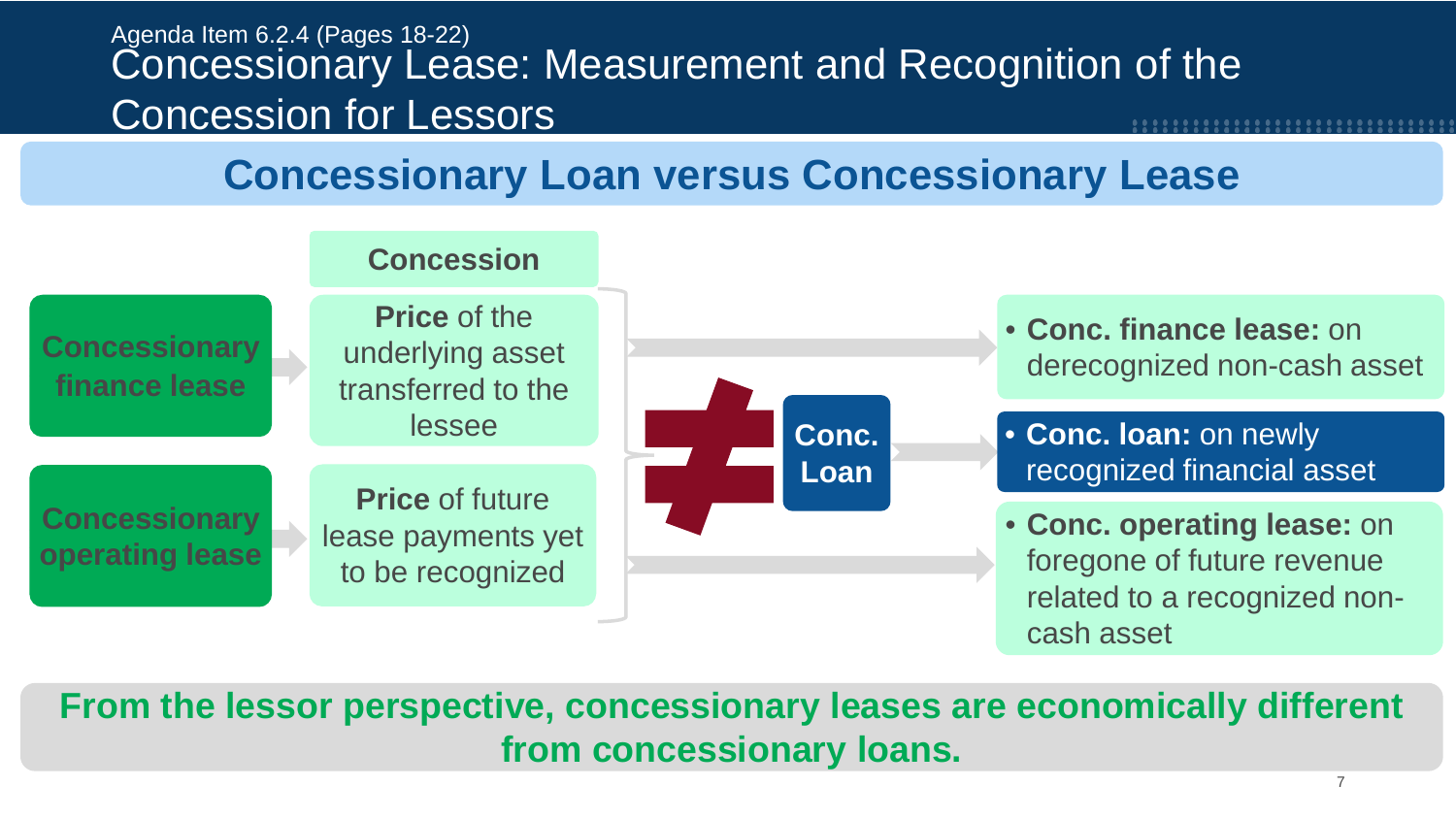#### Agenda Item 6.2.4 (Pages 18-22) Concessionary Lease: Measurement and Recognition of the Concession for Lessors

# Staff and Task Force's Recommendations:

- Concessionary finance lease:
	- **To measure** the transferred asset at its carrying amount in accordance with the relevant IPSAS;
	- **To recognize** the cost of the transferred asset on disposal in accordance with the relevant IPSAS;
- Concessionary operating lease:
	- **To measure** the lease payments at cost in accordance with IPSAS 43; and
	- **To assess** whether the underlying asset is impaired with accordance with IPSAS 21 or IPSAS 26, as appropriate.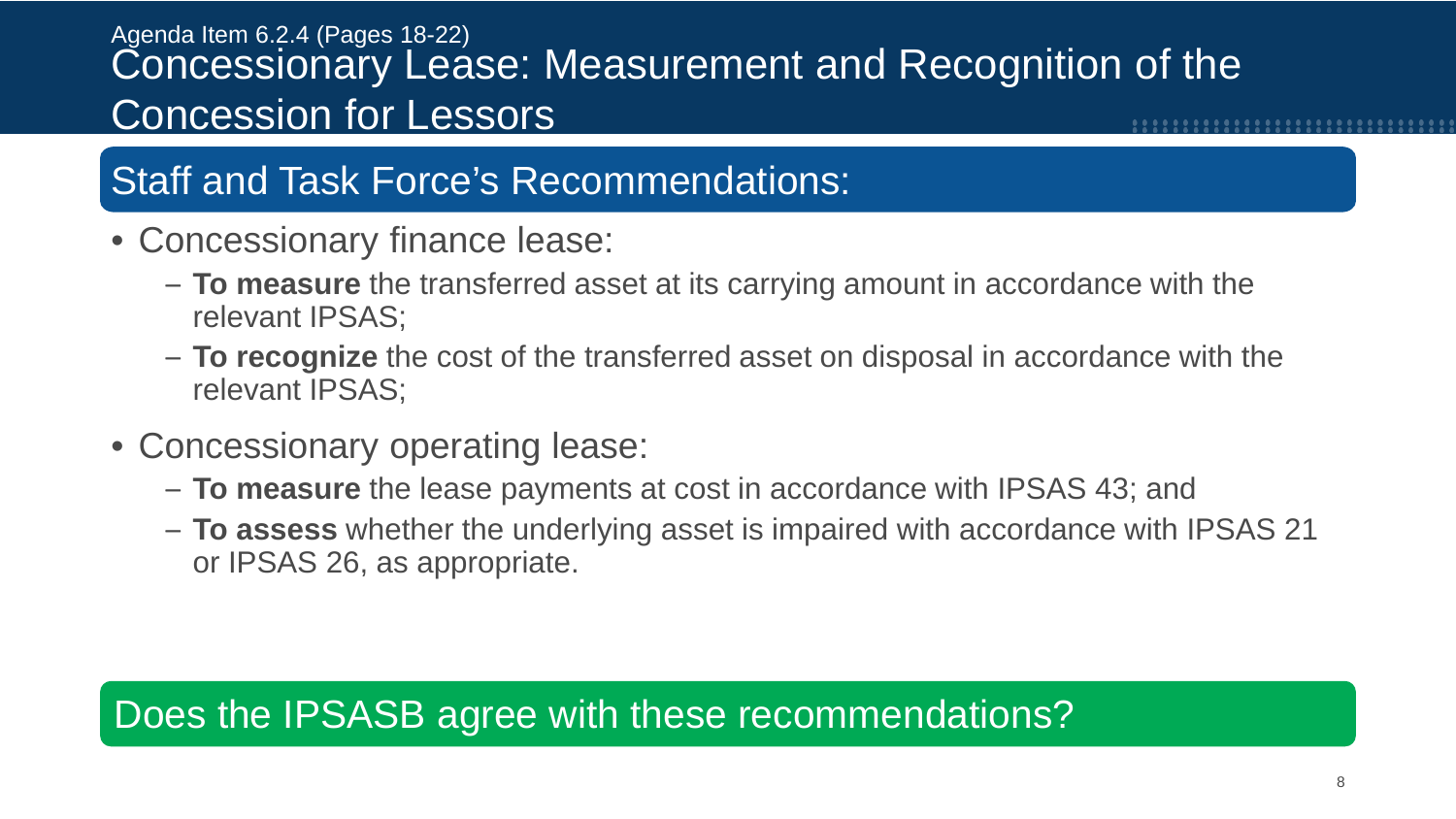Agenda Item 6.2.5 (Pages 23-25)

Concessionary Lease: Presentation and Disclosures

### Staff and Task Force's Recommendations

- For lessees:
	- Amendments to IPSAS 23.107 and IPSAS 43.64A (see draft ED in Agenda Item 6.3.1)
- For lessors
	- Amendments to IPSAS 43.96A–96B (see draft ED in Agenda Item 6.3.1)

Recommended disclosures related to the respective accounting models, not beyond, for cost-benefit reasons.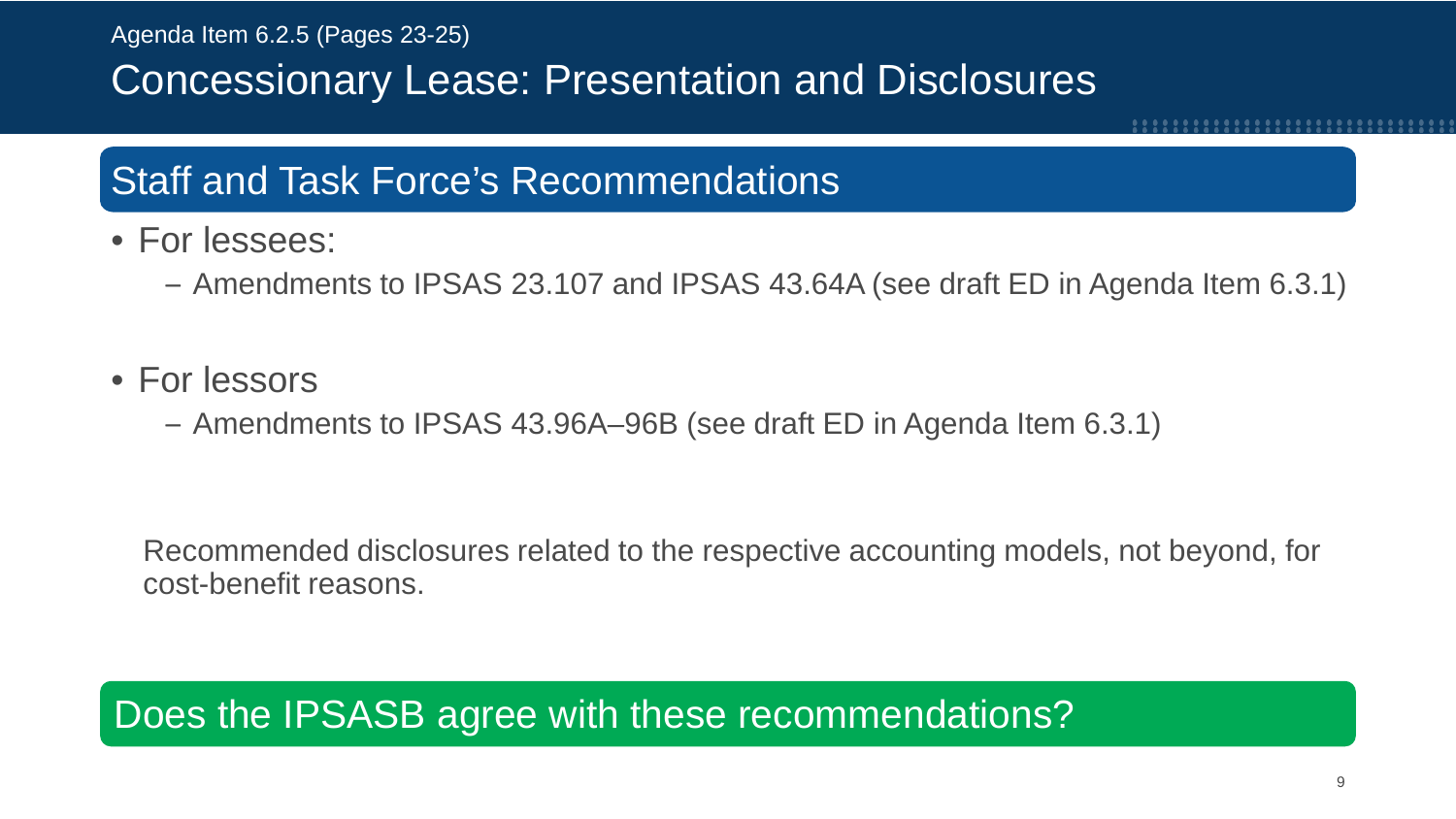# Concessionary Lease: Identification, Classification, and Scope

# Staff and Task Force's Recommendations:

- **To include** in IPSAS 43, *Leases* the amendments on identification, classification and scope of concessionary leases (see draft ED [XX]):
	- Proposed new paragraphs 18A–18D of IPSAS 43; and
	- Proposed new paragraphs AG32A, AG32B, AG60-AG62 of IPSAS 43.
- **Not to extend** the general accounting guidance for concessionary leases for lessees' recognition exemptions:
	- Leases of low value assets not material enough to warrant concessionary lease accounting
	- Short-term leases Cost-benefit reasons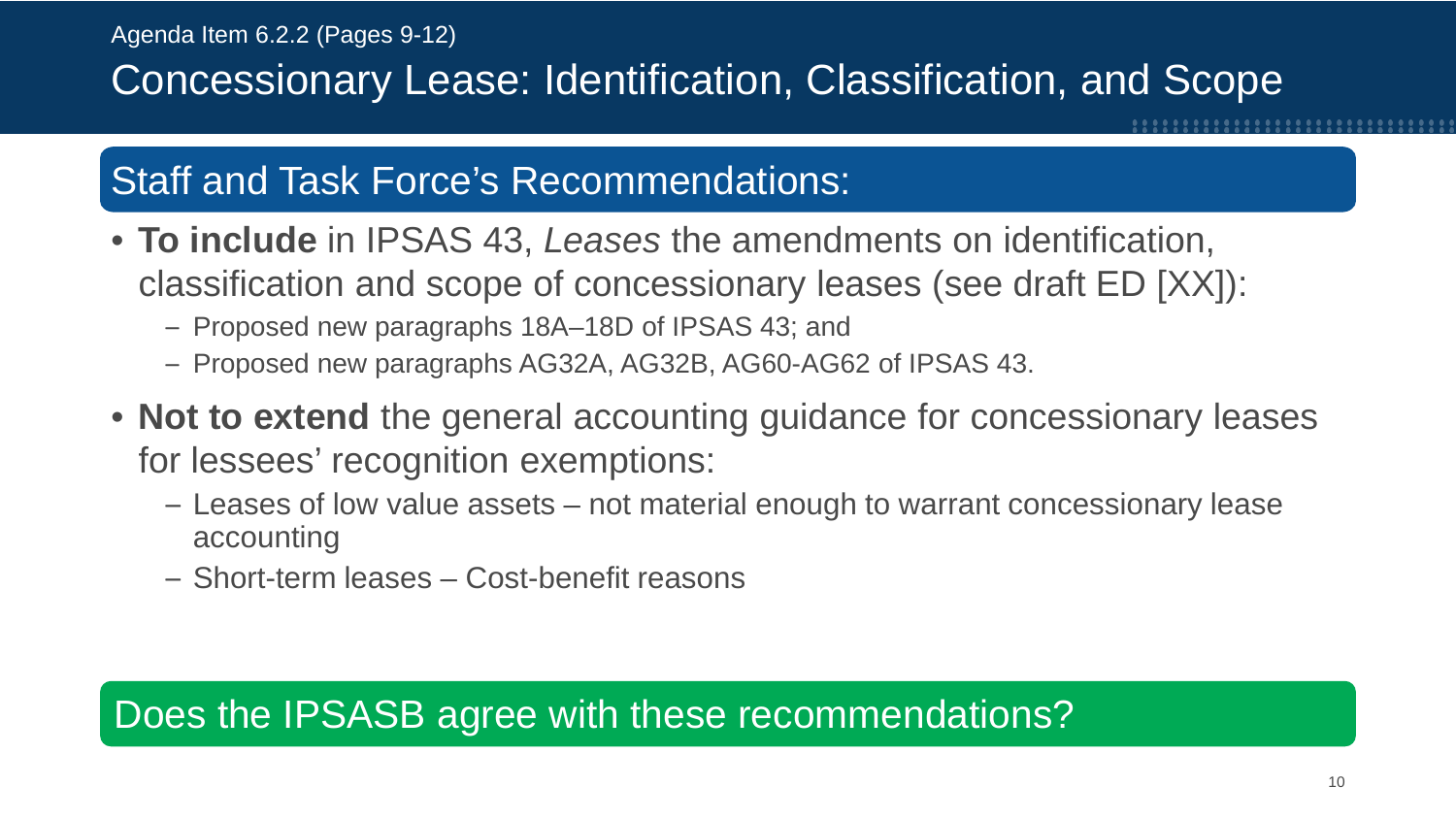Concessionary Lease: Identification, Classification, and Scope

# Staff and Task Force's Recommendations:

- **Not to include** in IPSAS 43 additional specific guidance on:
	- Lease incentives IPSAS 43.BC47 already provides an explanation on this topic
	- Lease modifications Preparers need to apply professional when applying IPSAS 43
	- Variable lease payments for identifying and classifying leases Not prevalent in the public sector that warrant specific guidance.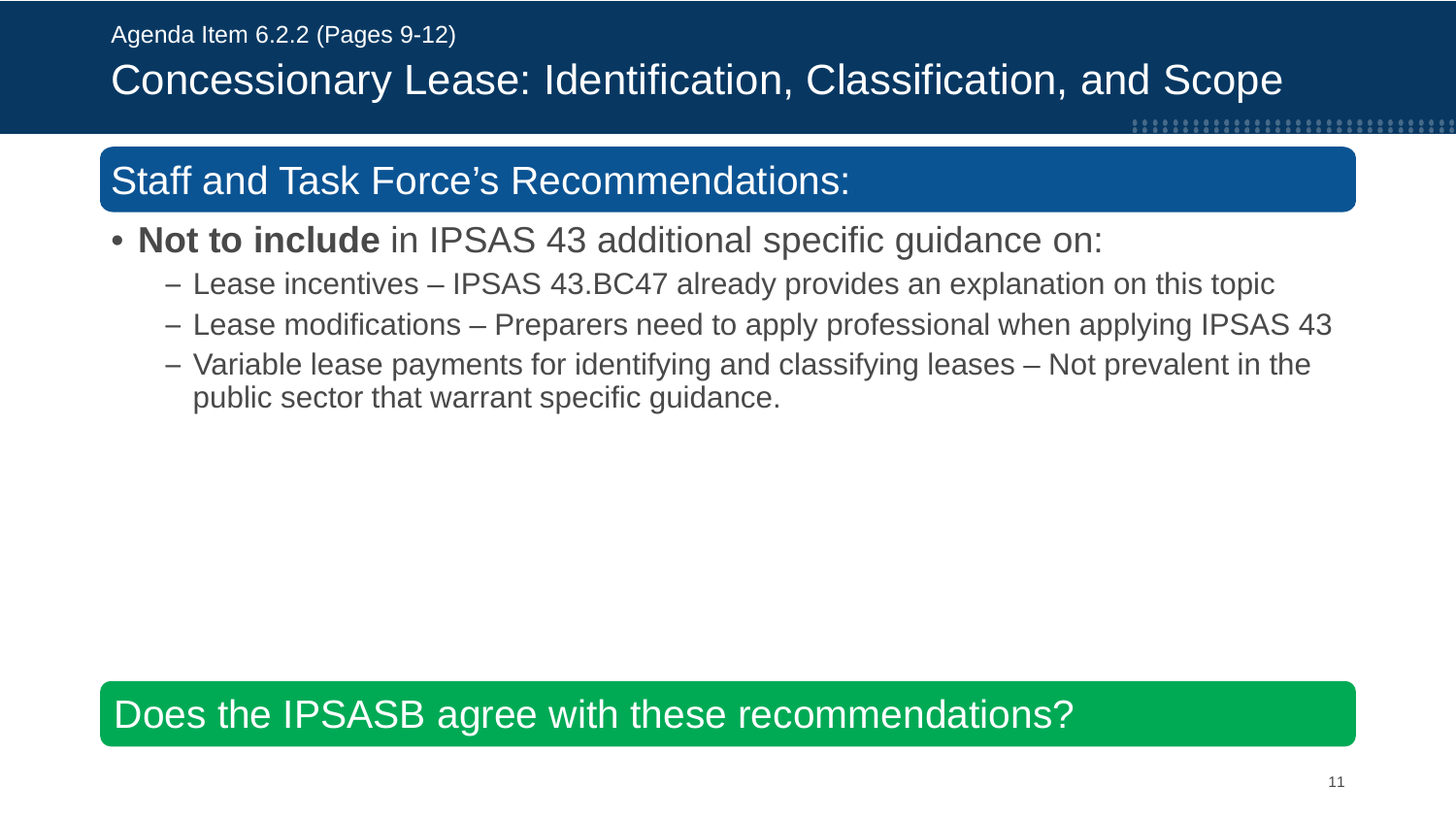#### Agenda Item 6.2.1 (Pages 6-8) Concessionary Lease: Linkages with IPSASB's Current and Developing Literature

# Staff and Task Force's Recommendations:

#### **Lessee**

- Cross-refer to IPSAS 23:
	- It is still effective;
	- Deals with principles applicable to:
		- o Non-exchange revenue; and
		- o Assets acquired at below-market terms.

# **Current Literature Developing Literature**

- New IPSAS 23 guidance on concessionary leases to be included in the new IPSAS on Revenue:
	- IPSAS 23 principles carry forward; and
	- Consistent with concessionary loans guidance.

(see proposed paragraphs to IPSAS 23 and to IPSAS 43 in draft ED)